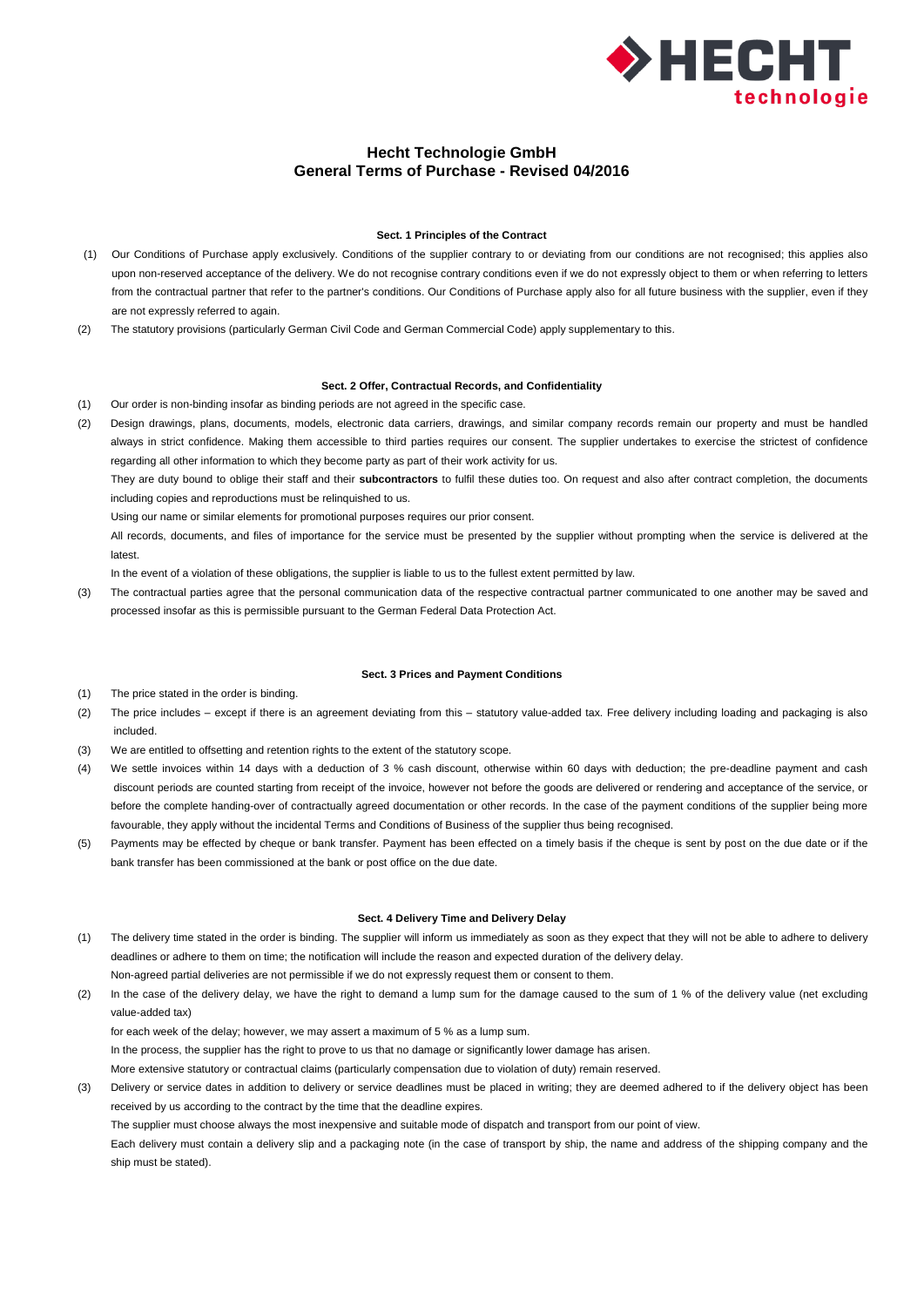

The order code and information on the unloading point stated by us must be included in full on all documents (particularly on invoices and delivery slips, dispatch notifications, on packaging notes and in freight papers in addition to on the external packaging).

Hazardous substances and hazardous goods must be packed, designated, and dispatched consistent with nationally and internationally valid regulations. The information in the accompanying papers must be consistent with the respective national provisions.

The supplier is responsible for the adherence to these duties also by their sub-suppliers.

They are liable for all damage and necessary expenditure as a consequence of their duties being violated.

Consignments that cannot be accepted due to the violation of these obligations are stored at the cost and risk of the supplier. We may establish the content and state of such consignments.

The rules regarding take-back of packaging are determined by the respective valid packaging ordinance.

# **Sect. 5 Inspecting for Defects**

- (1) An obligation of investigation and complaints on our part for non-evident defects pursuant to Sect. 377 German Commercial Code is excluded. We undertake to carry out a minimum inspection based on the delivery slip and for transport damage; the supplier undertakes to carry out final goods inspection and will conclude a quality assurance agreement with us on request.
- (2) For the case that there is not a quality assurance agreement or that there are evident defects, our complaint is deemed to be timely in any case if it is received by the supplier within 7 working days (excluding Saturdays), calculated as of the date of goods receipt or discovery in the case of hidden defects. Insofar as the 'immediate deadline' from Sect. 377 German Commercial Code should be longer than 7 working days in a special case, this longer deadline applies.

## **Sect. 6 Material Defects and Defects of Title**

(1) We are entitled to all statutory rights in the case of property and legal defects in their entirety.

The supplier is particularly responsible for the delivery object being consistent with the contractual and statutory specifications and not exhibiting any other defects. The delivery object must be consistent with the current rules of science and technology, in addition to the currently valid regulations on the environment, occupational protection, and accident prevention.

We have the right particularly to demand in the case of defects at our choosing defect rectification or delivery of a defect-free item (supplementary performance); the supplier must bear the required cost here to its full extent.

Moreover, we are entitled to the statutory compensation claims without reduction or limitation.

In accepting the goods or a specimen or a sample, the supplier is not automatically relieved of defect liability.

- (2) A statute of limitation of three years upon delivery applies, insofar as statute does not make provision for later deadlines. Insofar as supplementary performance involves new delivery of the delivery item, the limitation starts anew if this delivery is viewed as an acknowledgement of the duty of supplementary performance. The same applies in the case of supplementary performance for the improved part of the delivery object.
- (3) In urgent cases (risk involved in delay or special urgency) we have the right to rectify the defect ourselves at the cost of the supplier. An urgent case is deemed when it is no longer possible to inform the supplier and to set them a deadline (even with short notice) for supplementary performance.

## **Sect. 7 Retention of Title**

- (1) Insofar as we provide parts to the supplier, we reserve the right of property to the parts.
- (2) The retention of title also includes the full value of the produce created by processing or altering our goods, with these processes occurring for us so that we are regarded as their manufacturer. If in the case of processing or altering with third-party goods the third party retains a property right, we acquire coownership in the ratio of the objective values of these goods.

In the case of mixing or connecting our items with other objects, we acquire also co-ownership in the ratio described above. If this process takes place in the manner that the item of the supplier is to be viewed as the main item, it is agreed that the supplier transfers to us co-ownership on a pro-rata basis. The manufacturer will store our property with the degree of care usual in the trade.

#### **Sect. 8 Regress**

- (1) If due to a defect of an item delivered by the supplier we become subject to claims resulting from manufacturer liability, product liability, or due to other liability facts, the supplier must relieve us from the liability resulting from the defect insofar as they are culpable for the defect. In the process, the release must be granted at the first request to do so.
- (2) Within this framework, the supplier is also duty bound to reimburse any expenditure pursuant to Sect. 683, 670 German Civil Code and Sect. 830, 840, 426 German Civil Code resulting from or in the context of a warning or recall campaign. Within the frame of reasonableness and possibility, we will inform the supplier immediately about the content and scope of the campaign. More extensive statutory claims remain reserved.
- (3) If due to a defect of an item delivered by the supplier we become subject to other claims, we are entitled to claim regress against the supplier pursuant to Sect. 478 German Civil Code to the full extent; there is an exception only if we were granted an equivalent settlement for the regress claim in advance.
- (4) Claims and rights against the supplier extending beyond this remain unaffected by these regulations.